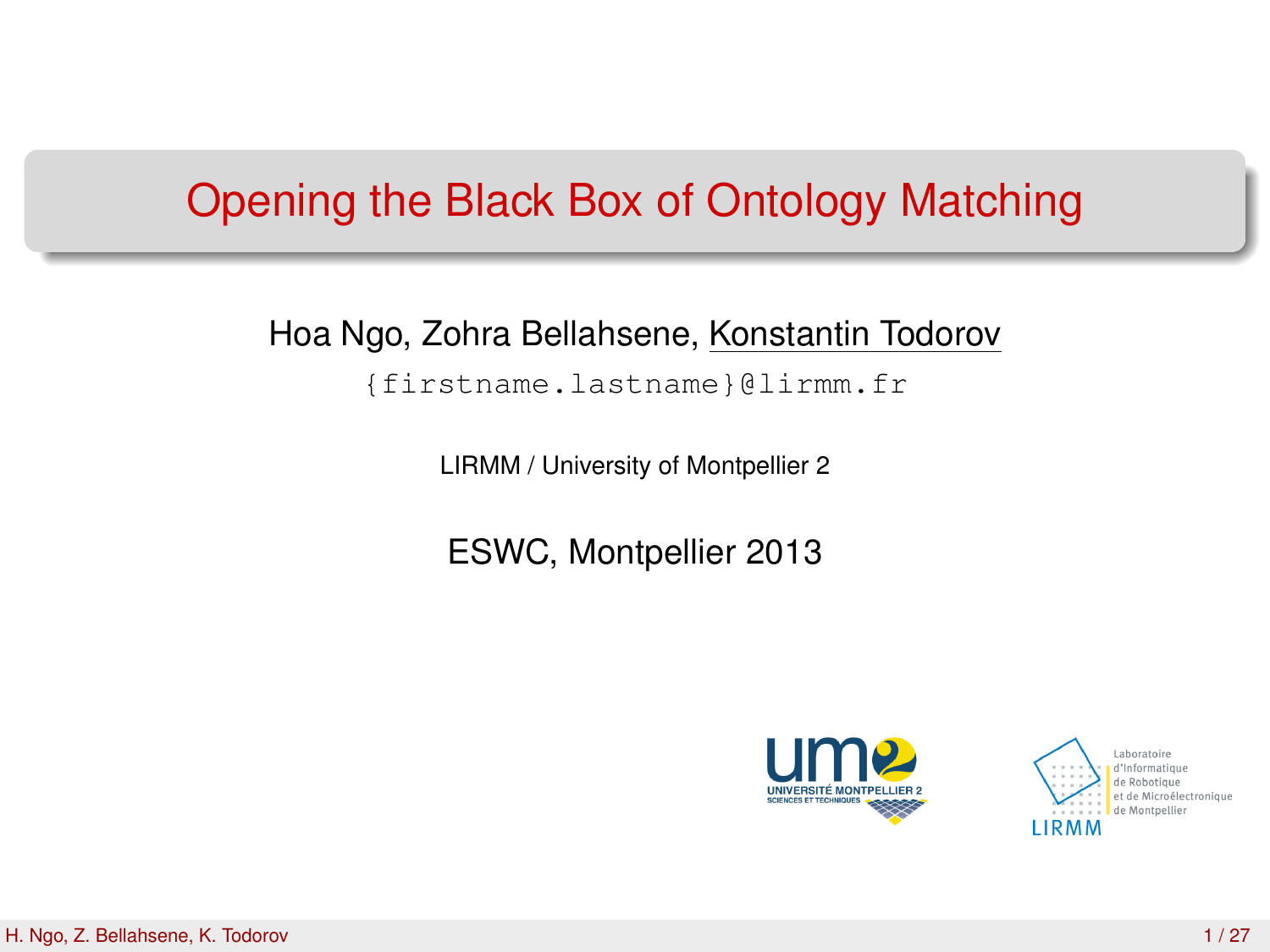## **Outline**

[Ontology Matching and Matching Evaluation](#page-2-0)

- [Terminological Matchers and Mapping Selection](#page-7-0)
- <sup>3</sup> [Structural Matchers and Mapping Selection](#page-11-0)
- [Impact of Noisy Input on Structural Matchers](#page-15-0)
- [Interaction of Terminological with Structural and Semantic Matchers](#page-19-0)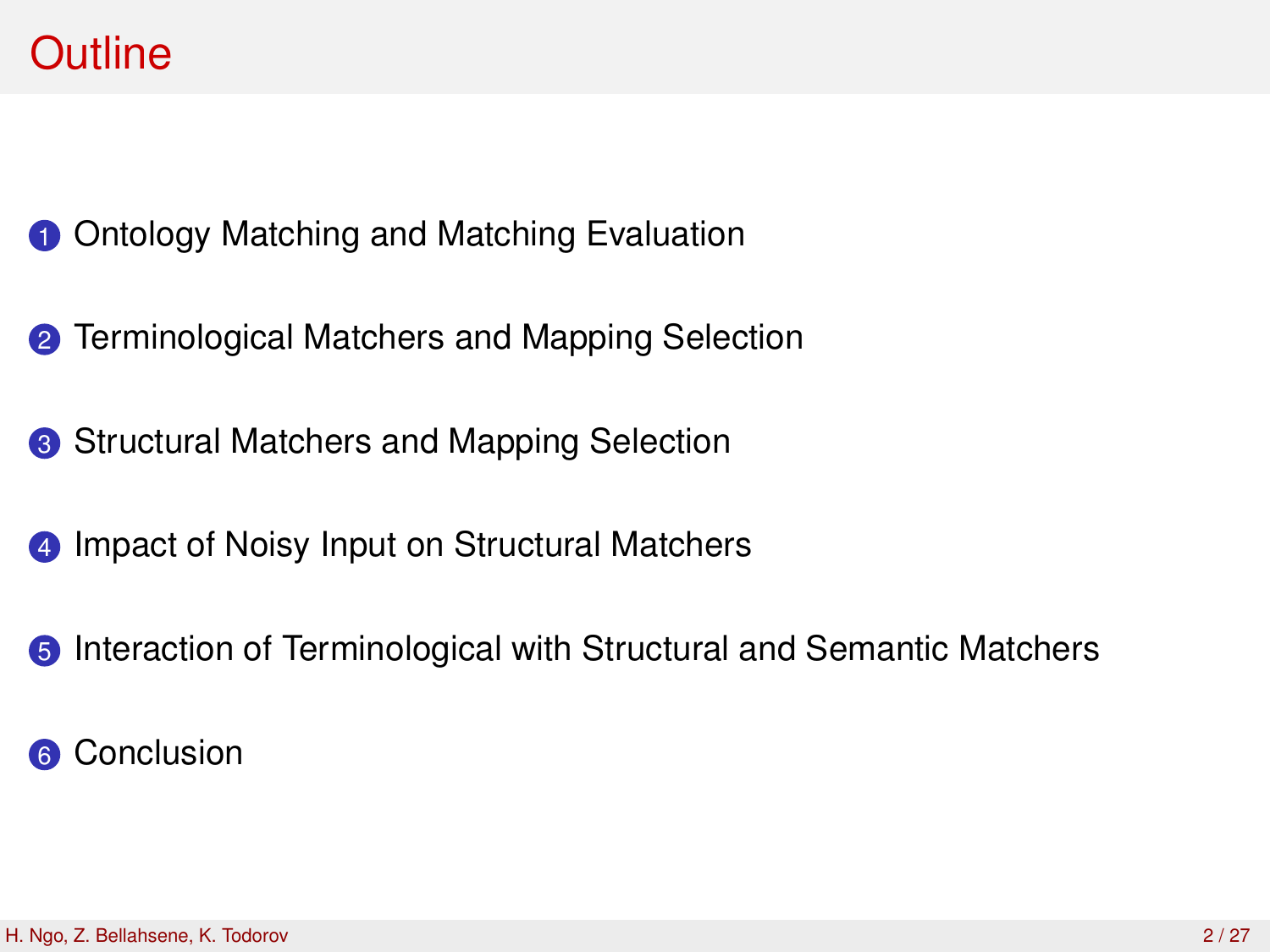## **Outline**

### **1** [Ontology Matching and Matching Evaluation](#page-2-0)

- **2** [Terminological Matchers and Mapping Selection](#page-7-0)
- <sup>3</sup> [Structural Matchers and Mapping Selection](#page-11-0)
- **4** [Impact of Noisy Input on Structural Matchers](#page-15-0)
- **6** [Interaction of Terminological with Structural and Semantic Matchers](#page-19-0)
- <span id="page-2-0"></span>**[Conclusion](#page-24-0)**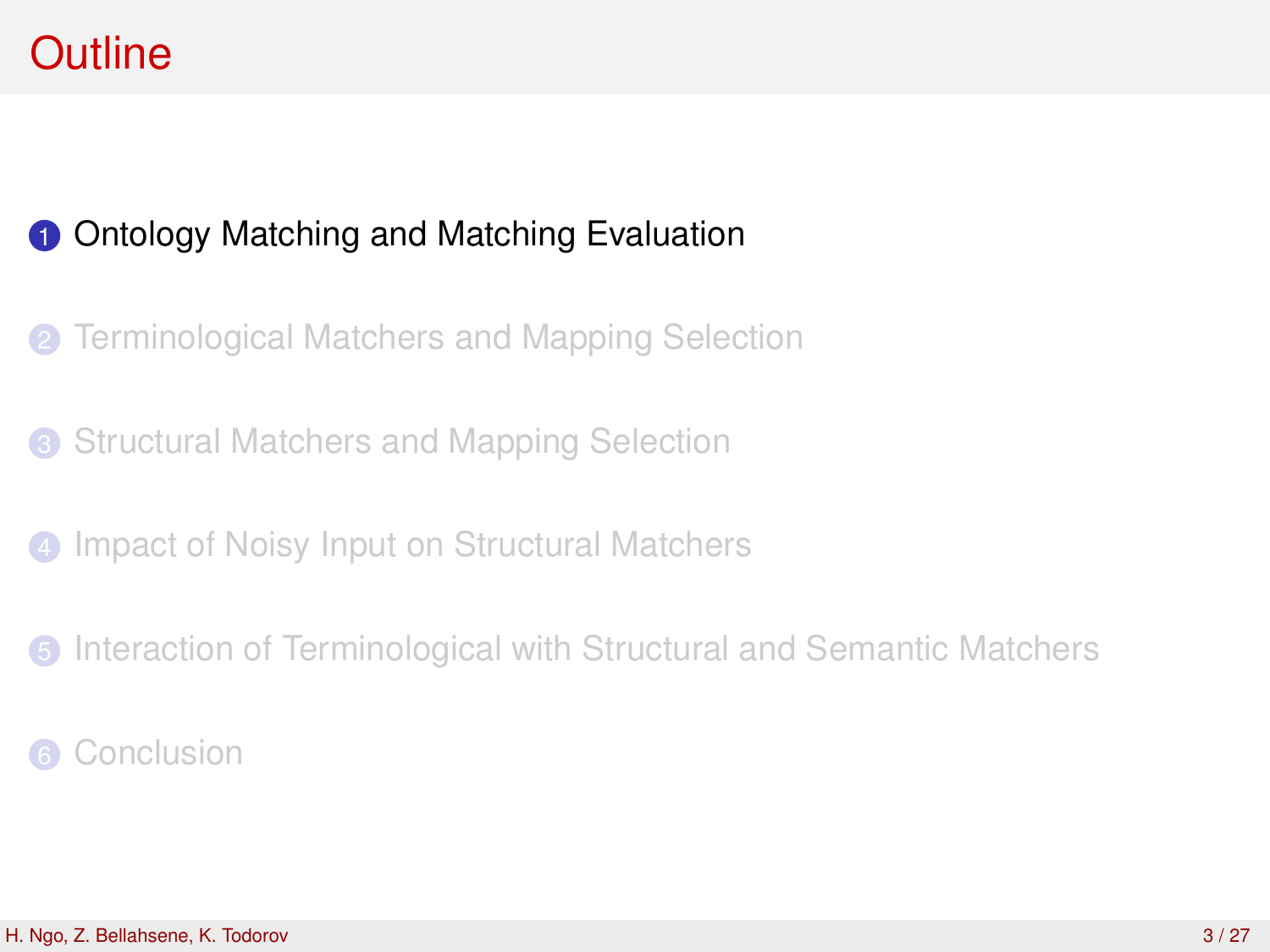### Ontology Matching



"Basically, we're all trying to say the same thing."

Borrowed by a tutorial by S. Staab and A. Hotho.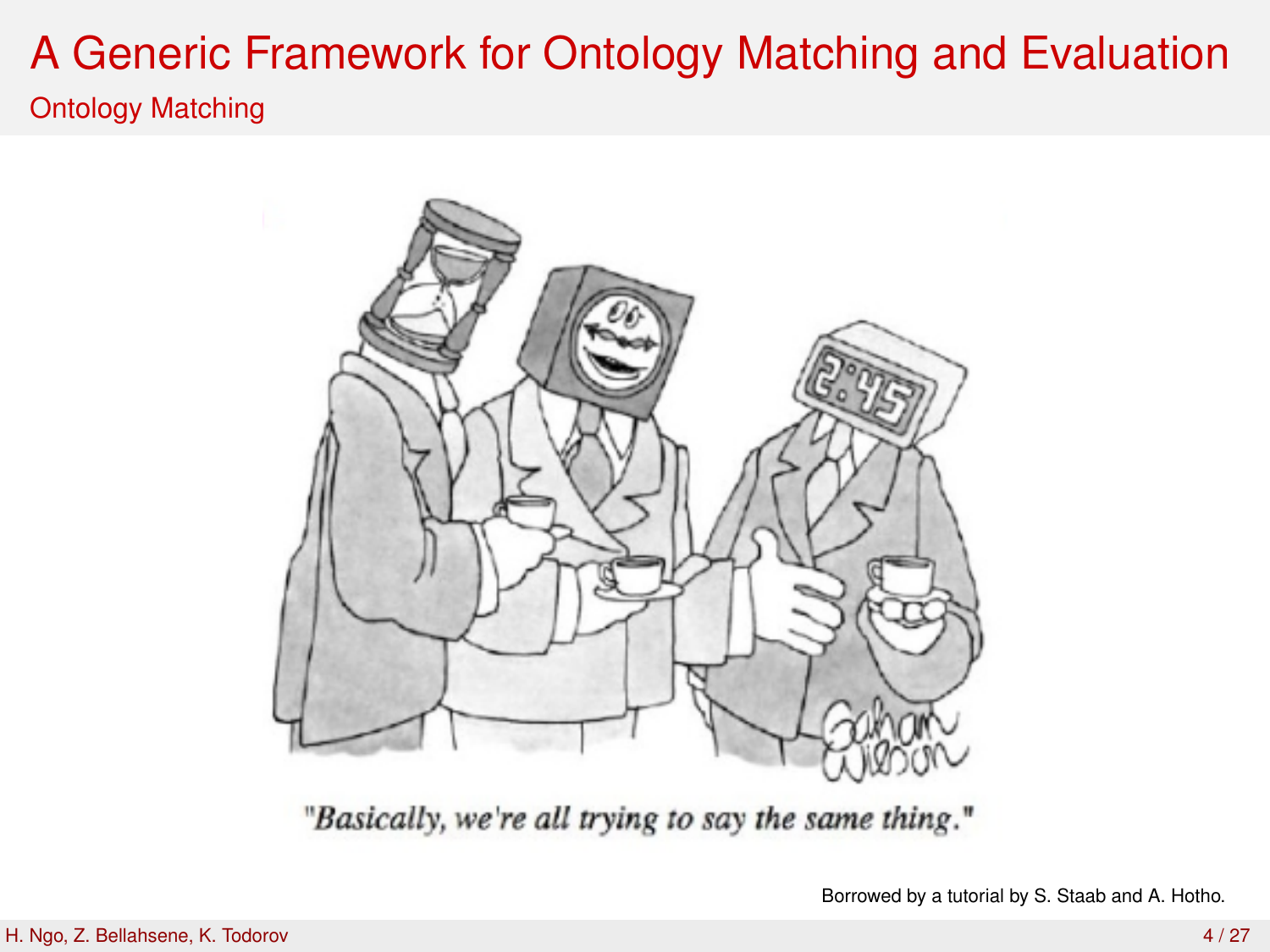### Ontology Matching

Ontologies are created in a **decentralized**, strongly **human biased** manner. Many ontologies describing the same domain of interest

### => **ontology heterogeneity:**

- syntactic
- terminological
- conceptual / structural



=> **Ontology Matching:** detect the semantic correspondences between the elements of two ontologies.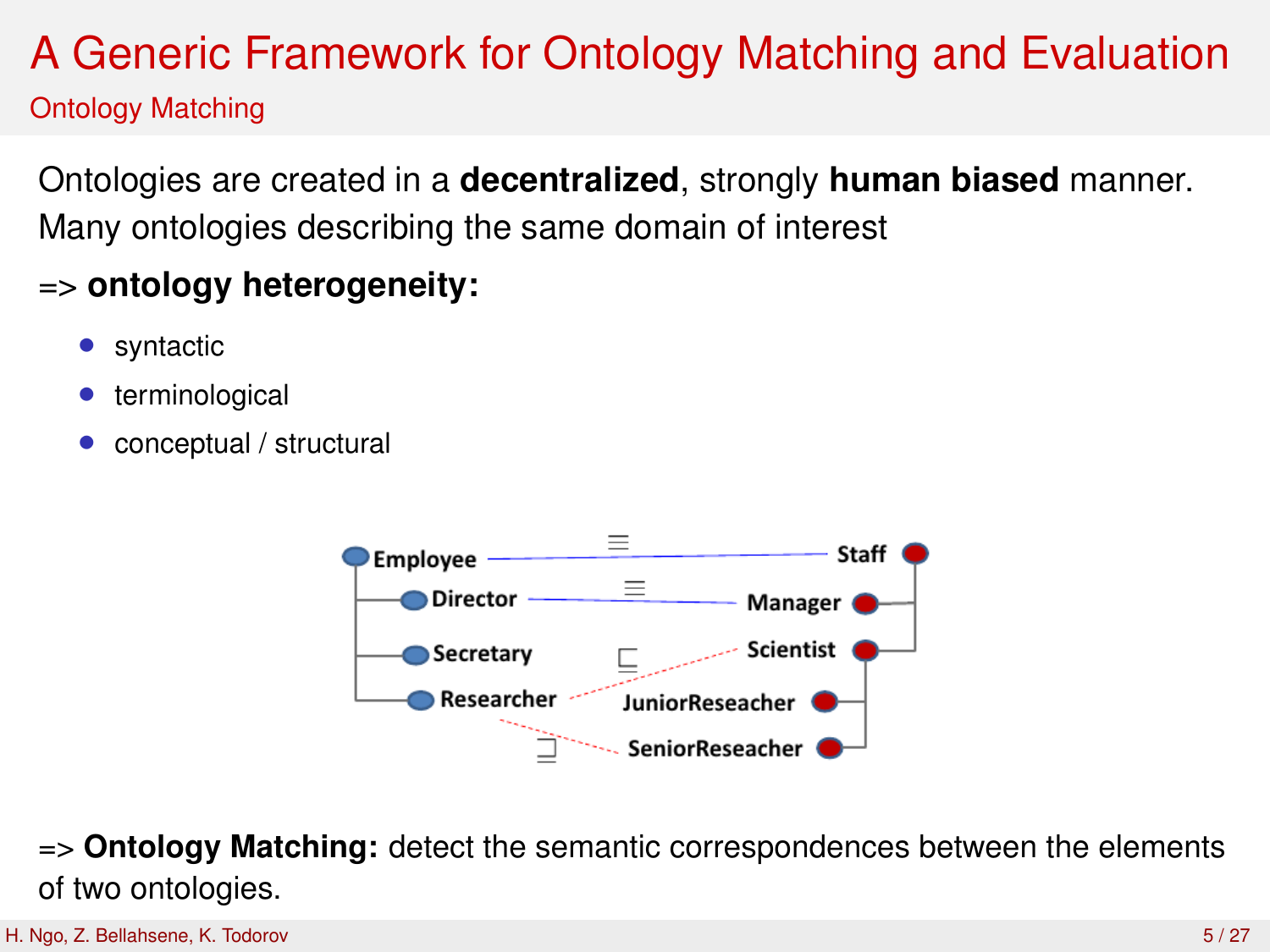#### Matching and Evaluation Framework



Figure : Ontology Matching: System Architecture and Evaluation Scenario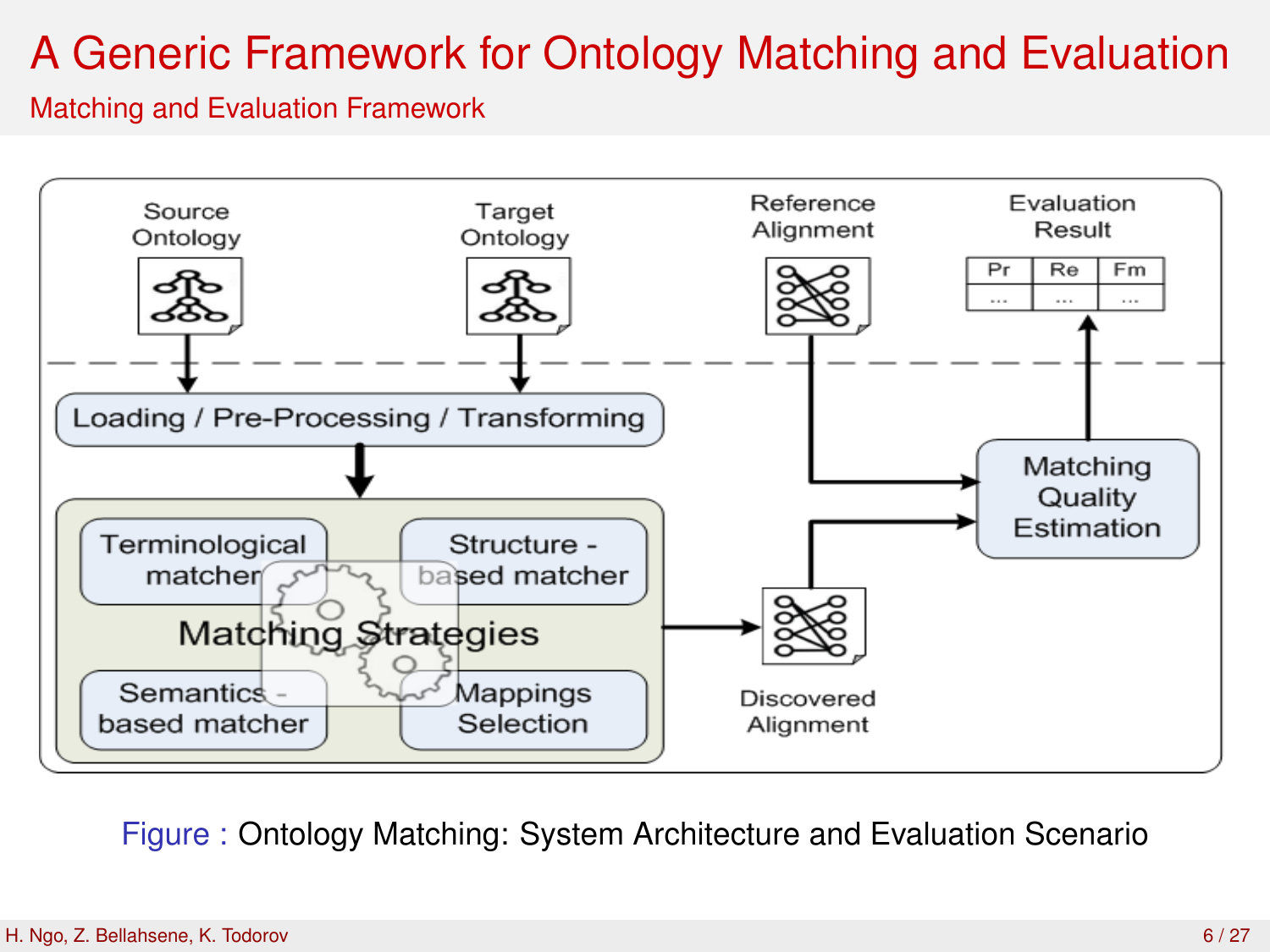Evaluation Measures

On *n* tests, we compute:

$$
H(p) = \frac{\sum_{i=1}^{n} |C_i|}{\sum_{i=1}^{n} |A_i|}; \quad H(r) = \frac{\sum_{i=1}^{n} |C_i|}{\sum_{i=1}^{n} |R_i|}; \quad H(fm) = \frac{2 * H(p) * H(r)}{H(p) + H(r)}.
$$

For the *i*th test:

- $|A_i|$  the total number of mappings discovered by a matching system,
- $|C_i|$  the number of correct mappings,
- $|R_i|$  the number of reference mappings (expert).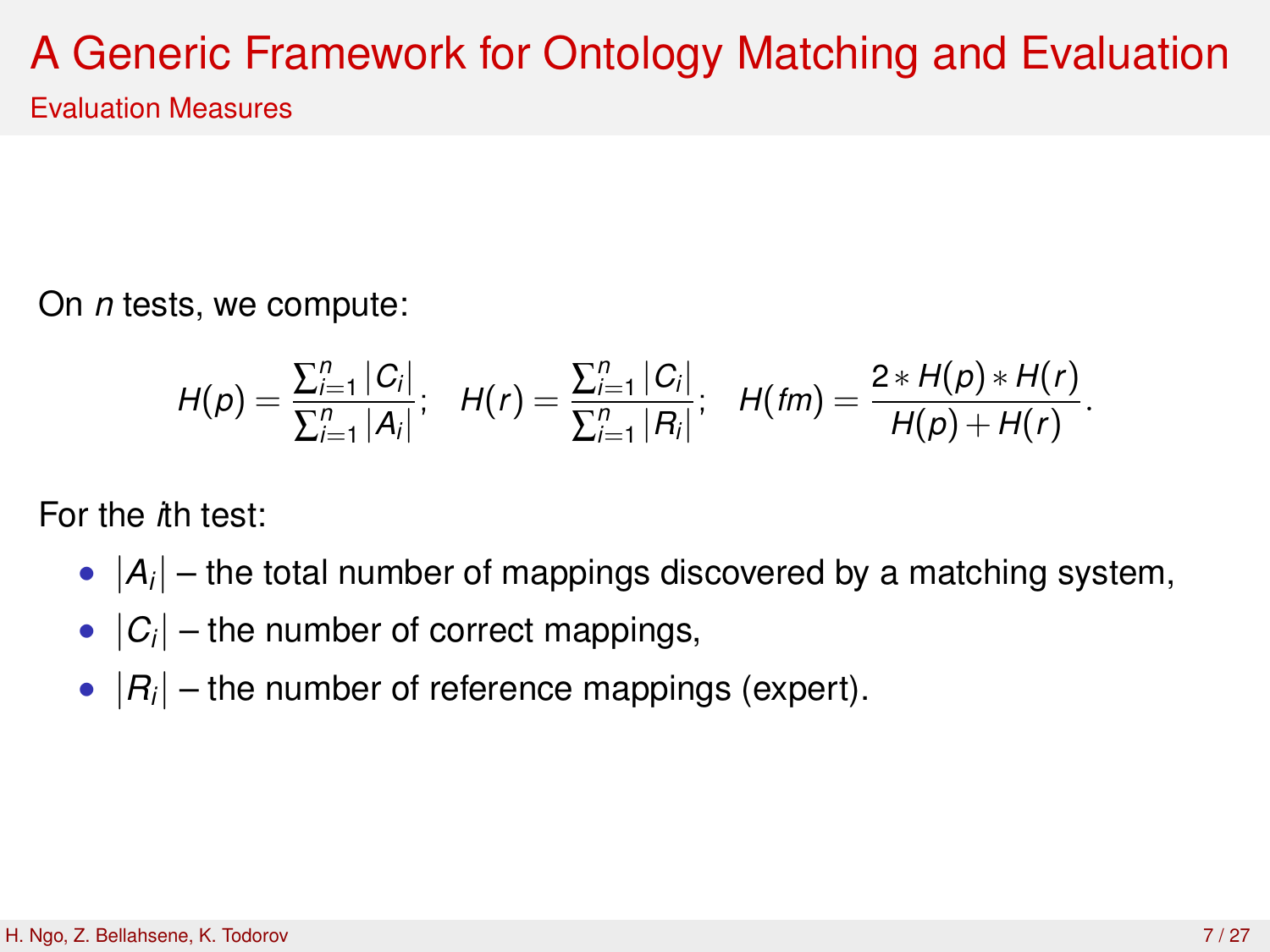### 1 [Ontology Matching and Matching Evaluation](#page-2-0)

### **2** [Terminological Matchers and Mapping Selection](#page-7-0)

<sup>3</sup> [Structural Matchers and Mapping Selection](#page-11-0)

**4** [Impact of Noisy Input on Structural Matchers](#page-15-0)

<span id="page-7-0"></span>**6** [Interaction of Terminological with Structural and Semantic Matchers](#page-19-0)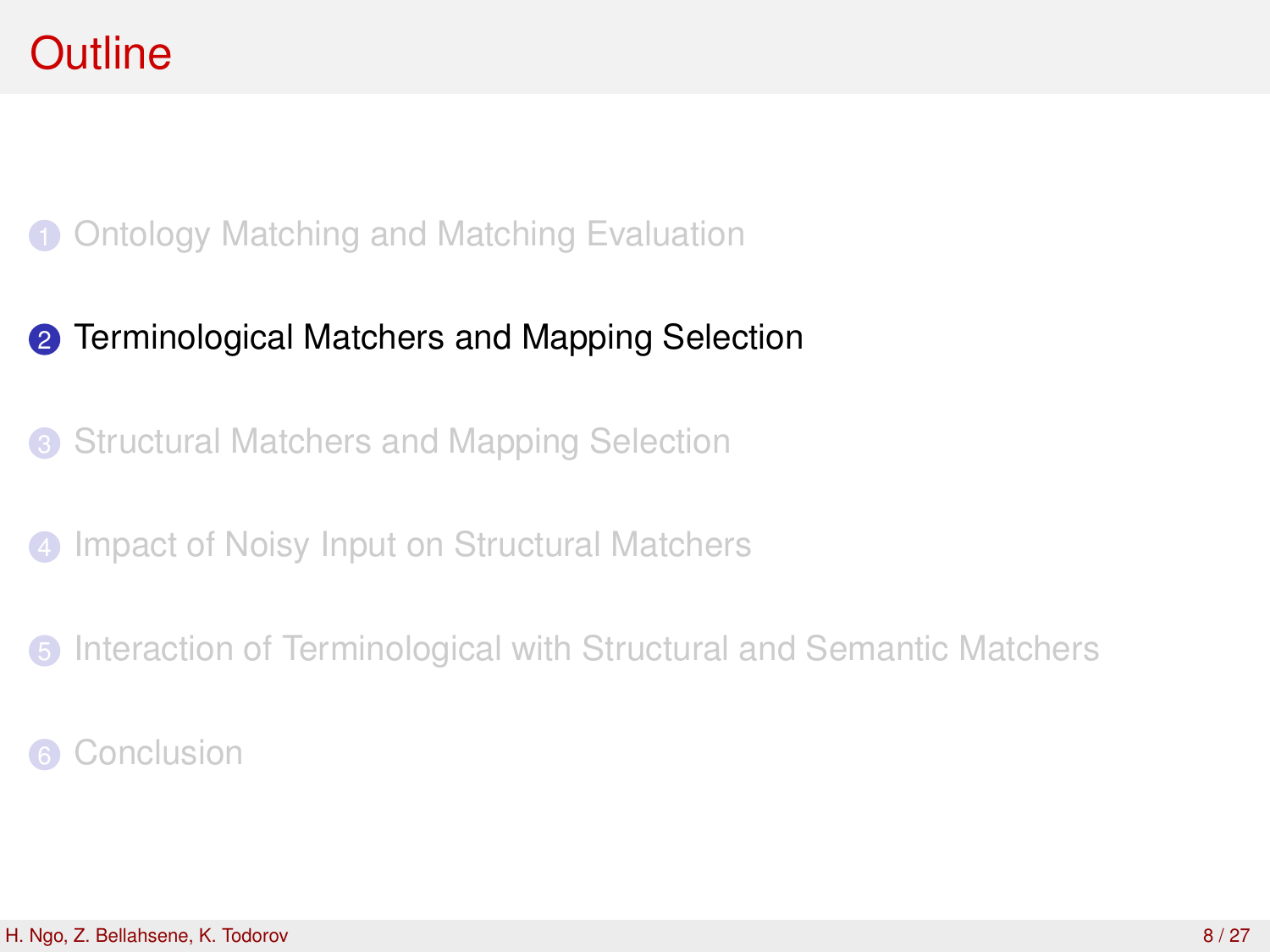# Terminological Matchers and Mapping Selection

Methods and Evaluation Strategy

Goal:

- Study the interaction between the mapping selection module and terminological matchers
- Compare global vs. local methods

Dataset:

- Conference dataset from  $OAE1^1$ , 21 test cases
- Moderate-size real world ontologies, terminologically highly heterogeneous, describe the same domain

Interaction scheme: Terminological matchers <-> mapping selection

<sup>&</sup>lt;sup>1</sup>The Ontology Alignment Evaluation Initiative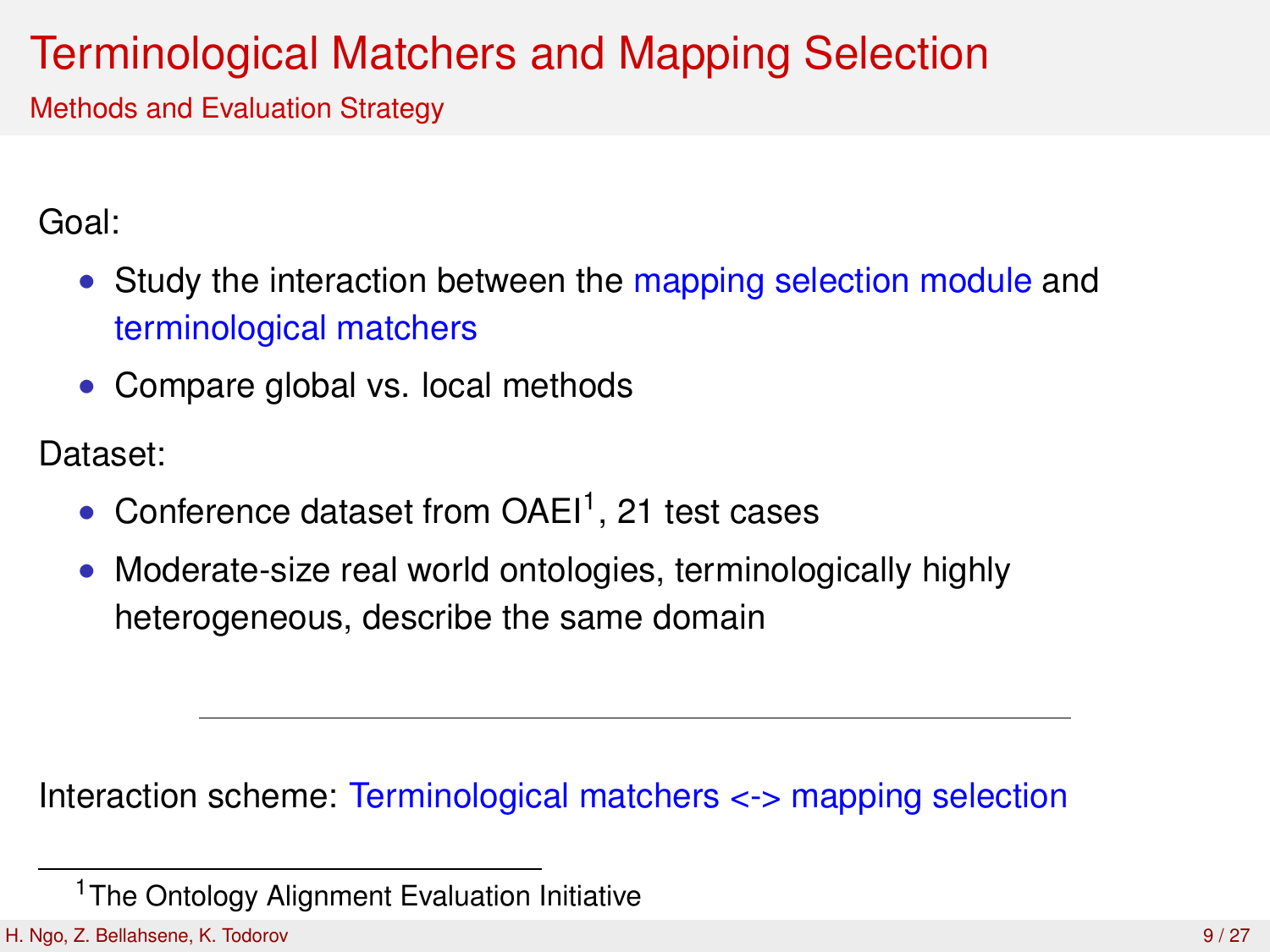## Terminological Matchers and Mapping Selection

Methods and Evaluation Strategy

Local methods (similarity of individual entities)

- *Edit distance-based methods*. Levenstein and ISUB
- *Token-based methods*. QGrams and TokLev (using Levestein to compare tokens)
- *Hybrid methods.* HybLinISUB and HybJCLev

Global methods (combination of local methods)

- *Weighted Average with Local Confidence (LC)*
- *Harmony-based Adaptive Similarity Aggregation (HADAPT)*
- *Machine Learning-Based Approach (ML)* (training data: OAEI Benchmark 2009 and I3CON)
- *Information Retrieval-Based Approach (IR)*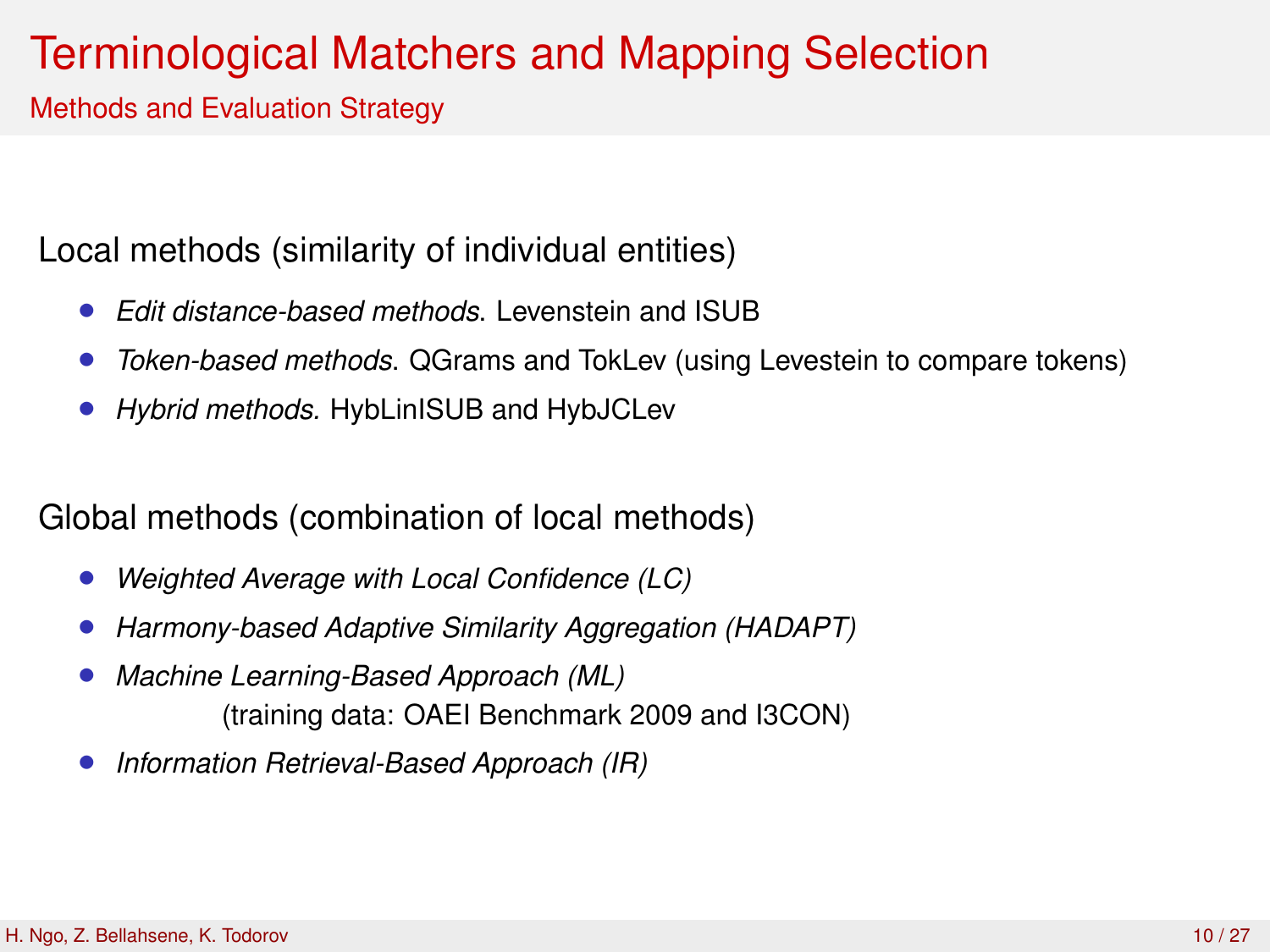## Terminological Matchers and Mapping Selection **Results**



Figure : Mapping Selection for the Terminological Matcher Module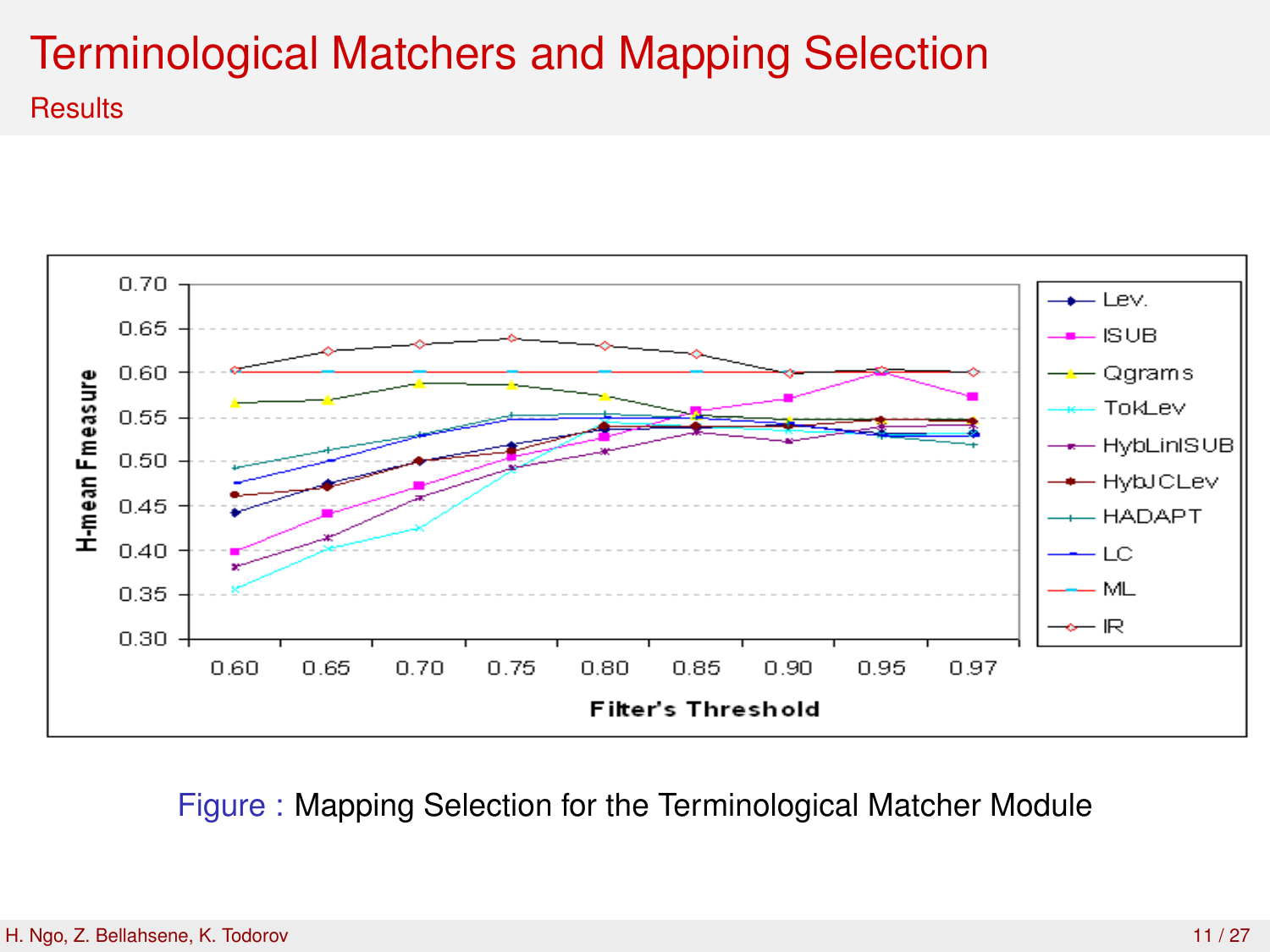1 [Ontology Matching and Matching Evaluation](#page-2-0)

**2** [Terminological Matchers and Mapping Selection](#page-7-0)

### <sup>3</sup> [Structural Matchers and Mapping Selection](#page-11-0)

**4** [Impact of Noisy Input on Structural Matchers](#page-15-0)

<span id="page-11-0"></span>**6** [Interaction of Terminological with Structural and Semantic Matchers](#page-19-0)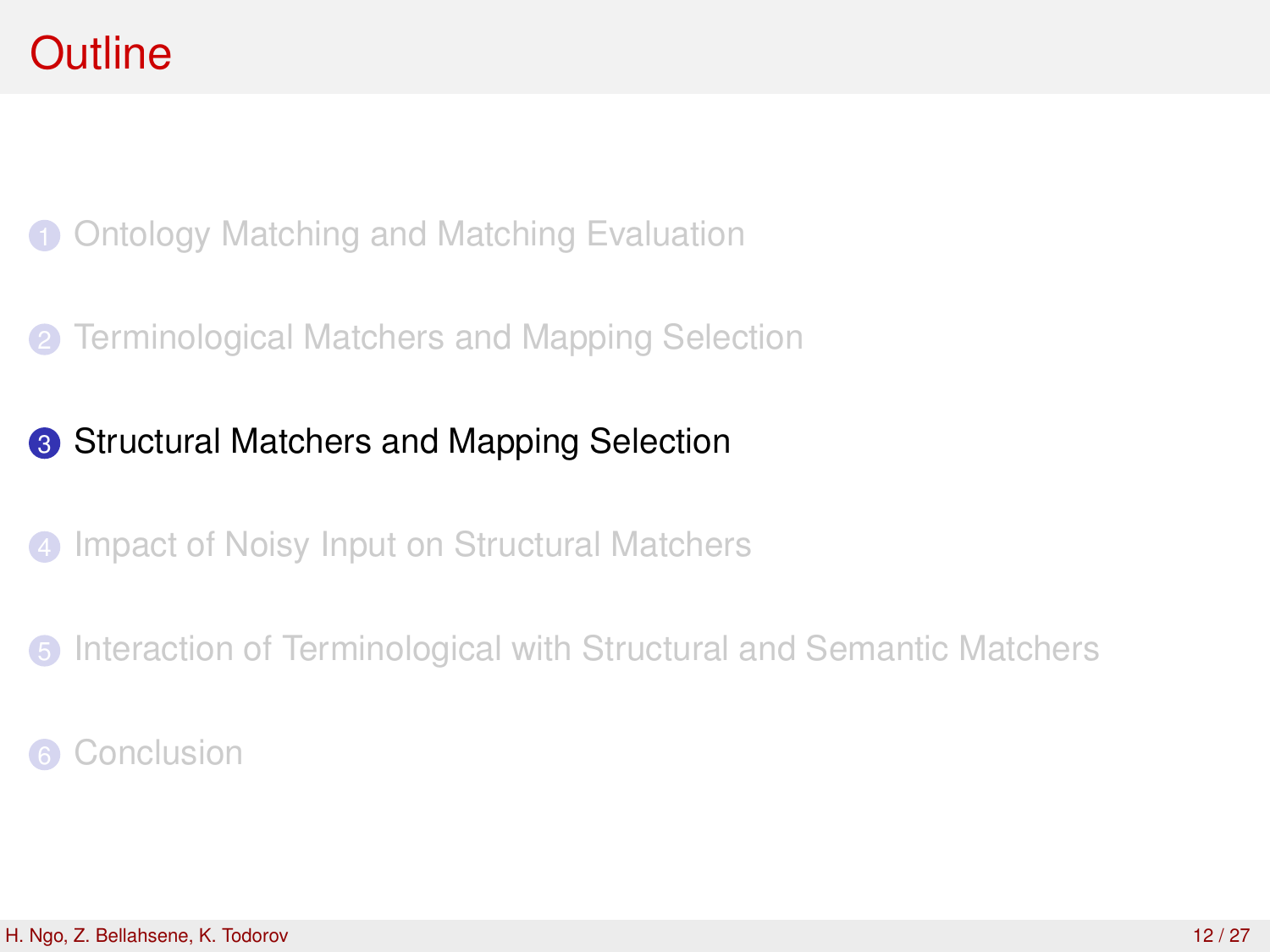## Structural Matchers and Mapping Selection

Methods and Evaluation Strategy

Goal:

• Study the behavior of structural matchers with respect to different settings of the mapping selection module

Dataset:

- Benchmark 2011 dataset from the OAEI campaign, 103 test cases
- Dataset construction: modification of label names and ontology structure

Interaction scheme: Terminological matcher (identical metric) -> structural matcher <-> mapping selection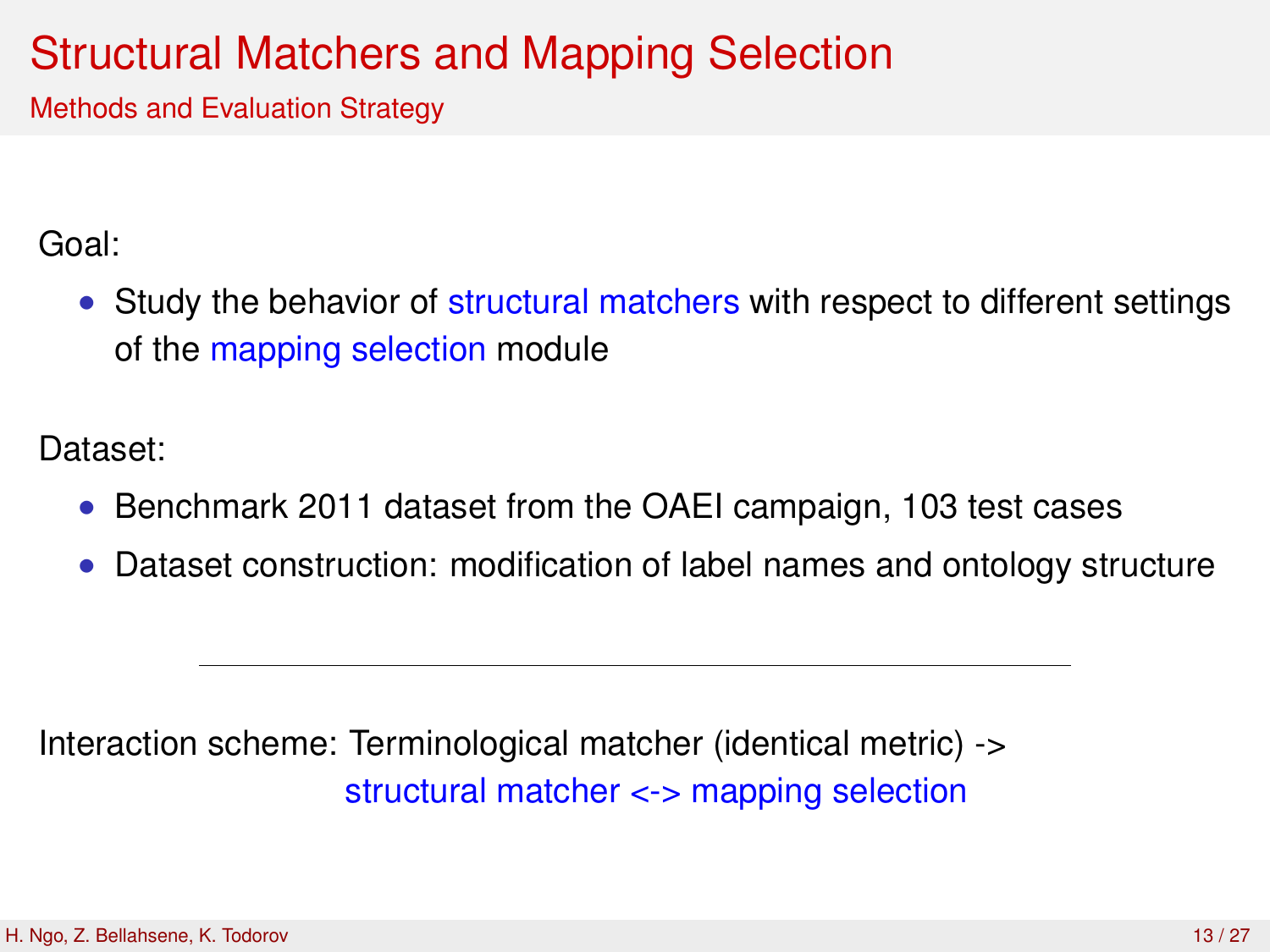## Structural Matchers and Mapping Selection

Methods and Evaluation Strategy

- Standard structural methods
	- exploring standard structural relations between entities within the ontologies:

descendants, ancestors, leaves, adjacent, etc.

- relying on already discovered similarities
- SP (Similarity Propagation),
	- extends the similarity flooding algorithm
	- relies on directed relations in an ontology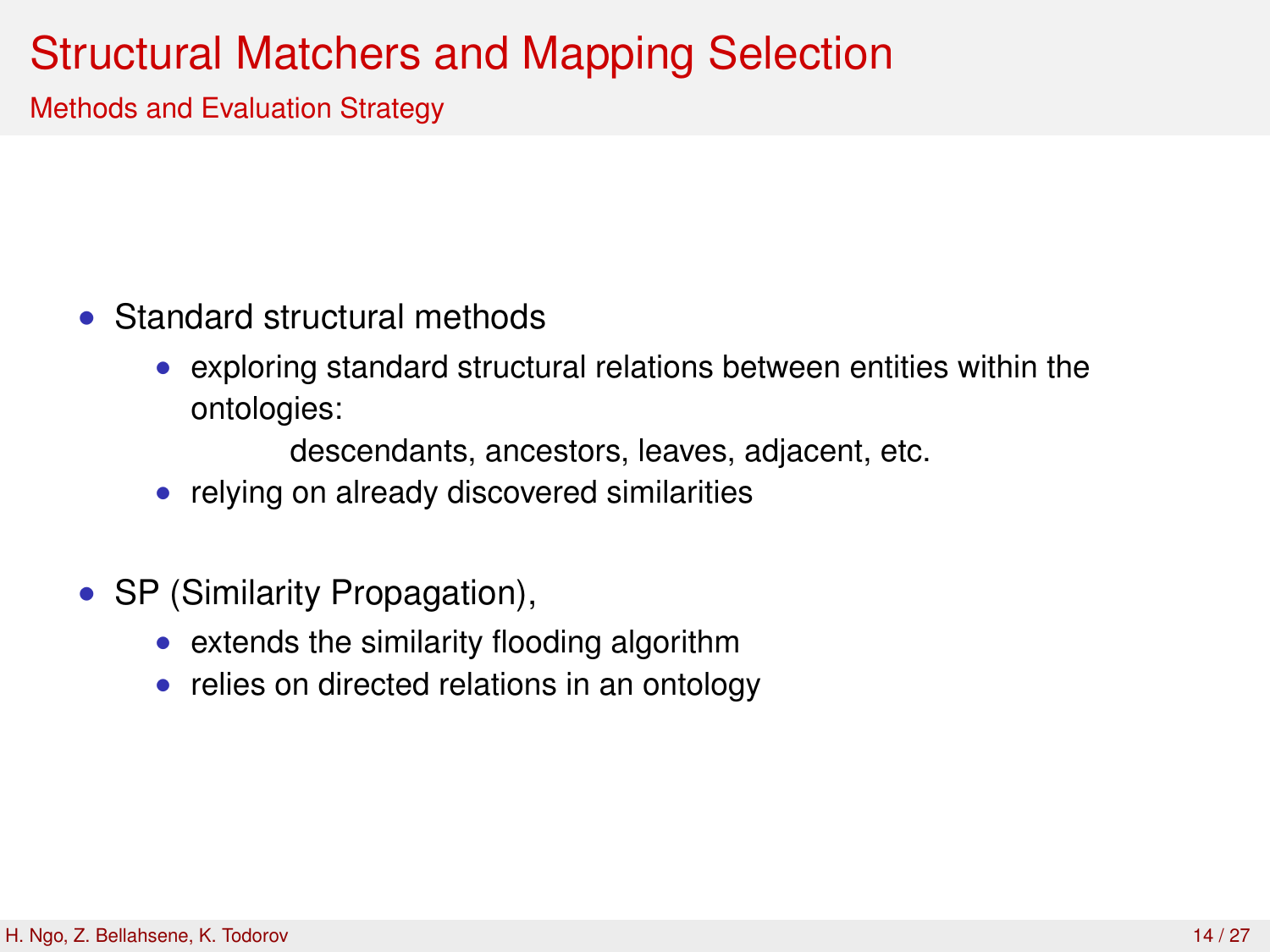# Structural Matchers and Mapping Selection

**Results** 



Figure : Mapping Selection for Structural Methods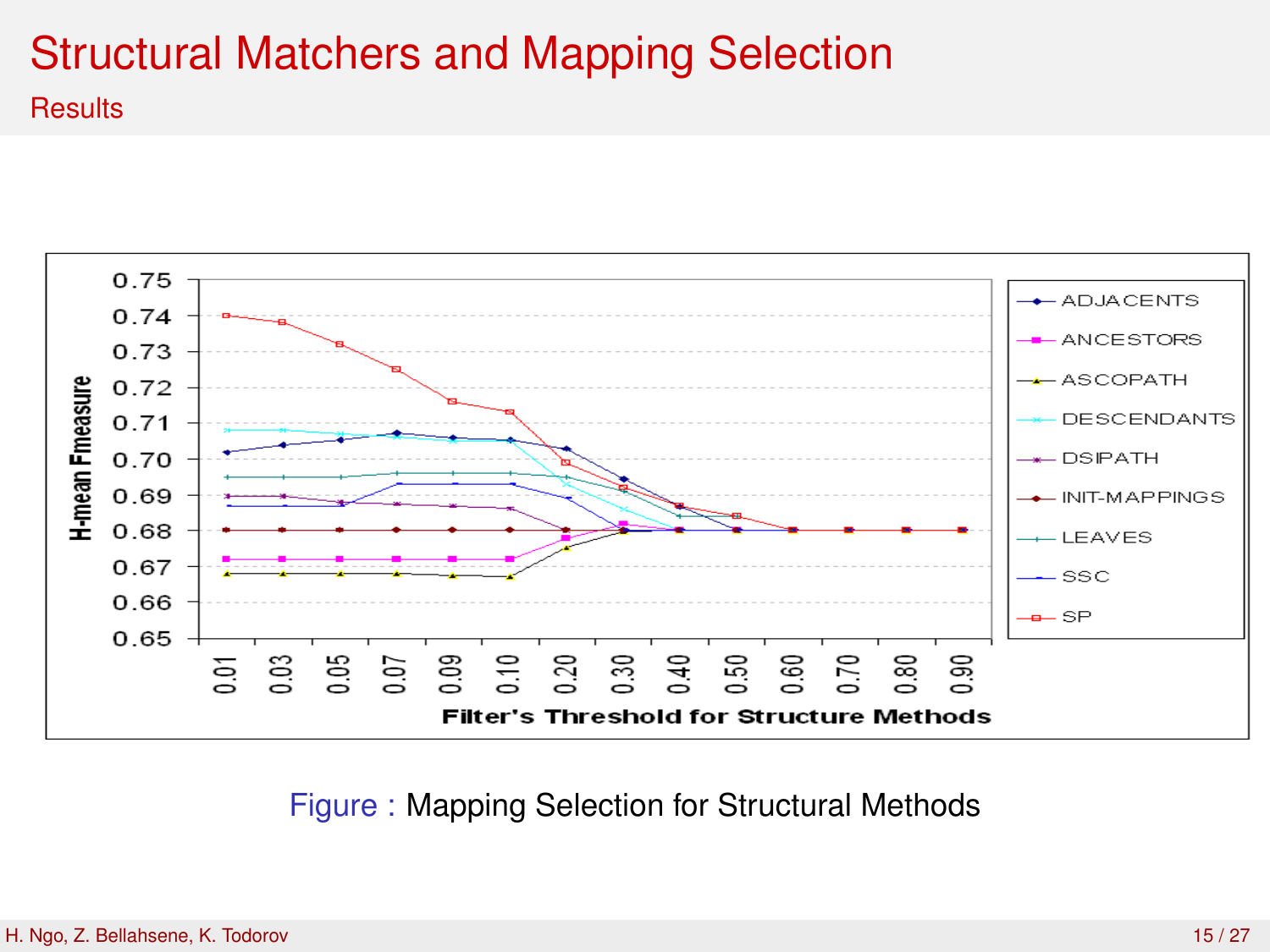1 [Ontology Matching and Matching Evaluation](#page-2-0)

**2** [Terminological Matchers and Mapping Selection](#page-7-0)

<sup>3</sup> [Structural Matchers and Mapping Selection](#page-11-0)

### 4 [Impact of Noisy Input on Structural Matchers](#page-15-0)

<span id="page-15-0"></span>**6** [Interaction of Terminological with Structural and Semantic Matchers](#page-19-0)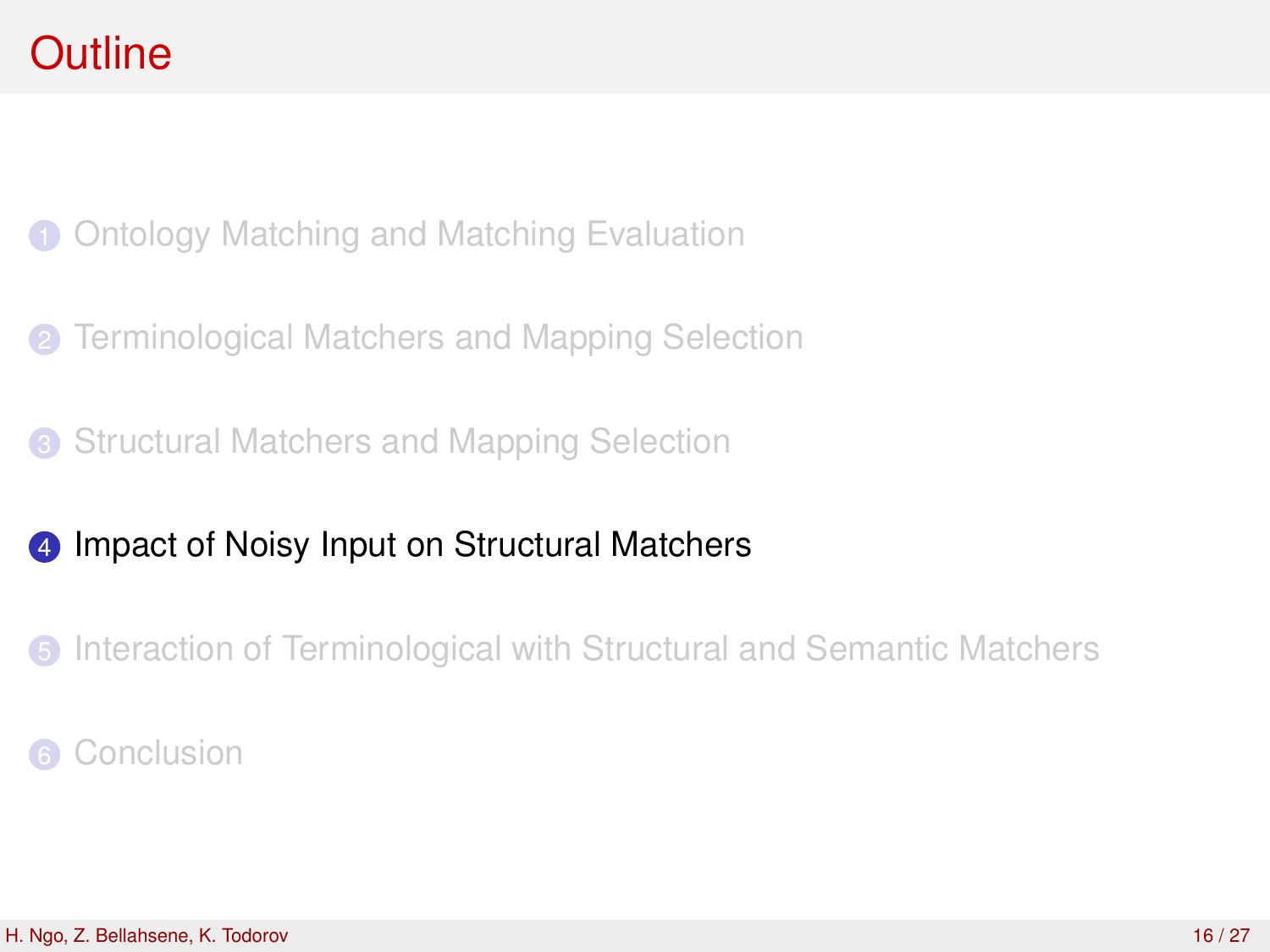## Impact of Noisy Input on Structural Matchers

Methods and Evaluation Strategy

Goal:

• Evaluate the behavior of different structural matchers when we add noise into the input mappings (coming from a terminological matcher)

Noise:

• a pair of entities falsely labeled as a "match".

Interaction scheme: Noise -> Terminological Matcher -> Structural Matcher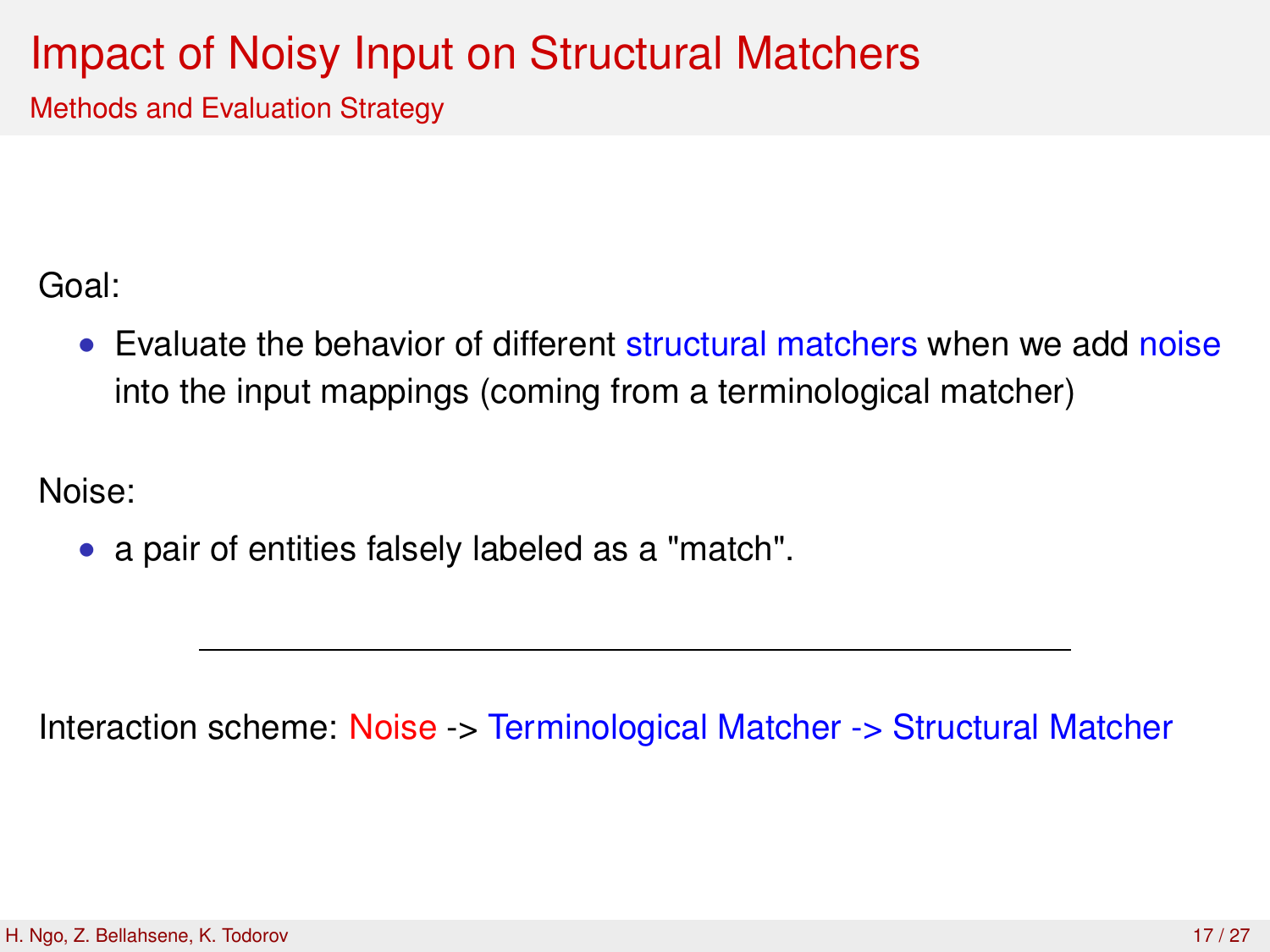# Impact of Noisy Input on Structural Matchers

Methods and Evaluation Strategy

### • At *terminological level*:

- Similarity measure: identical metric
- Adding noise: a number of random incorrect mappings, a portion the original init mappings

### • At *structural level*:

- take input from the terminological matcher
- select the best threshold filter for each structural method (according to previous experiments).

#### • *Dataset:*

- Benchmark 2011 dataset, 103 test cases
- At each iteration, count the total number of correct mappings and the total number of incorrect mappings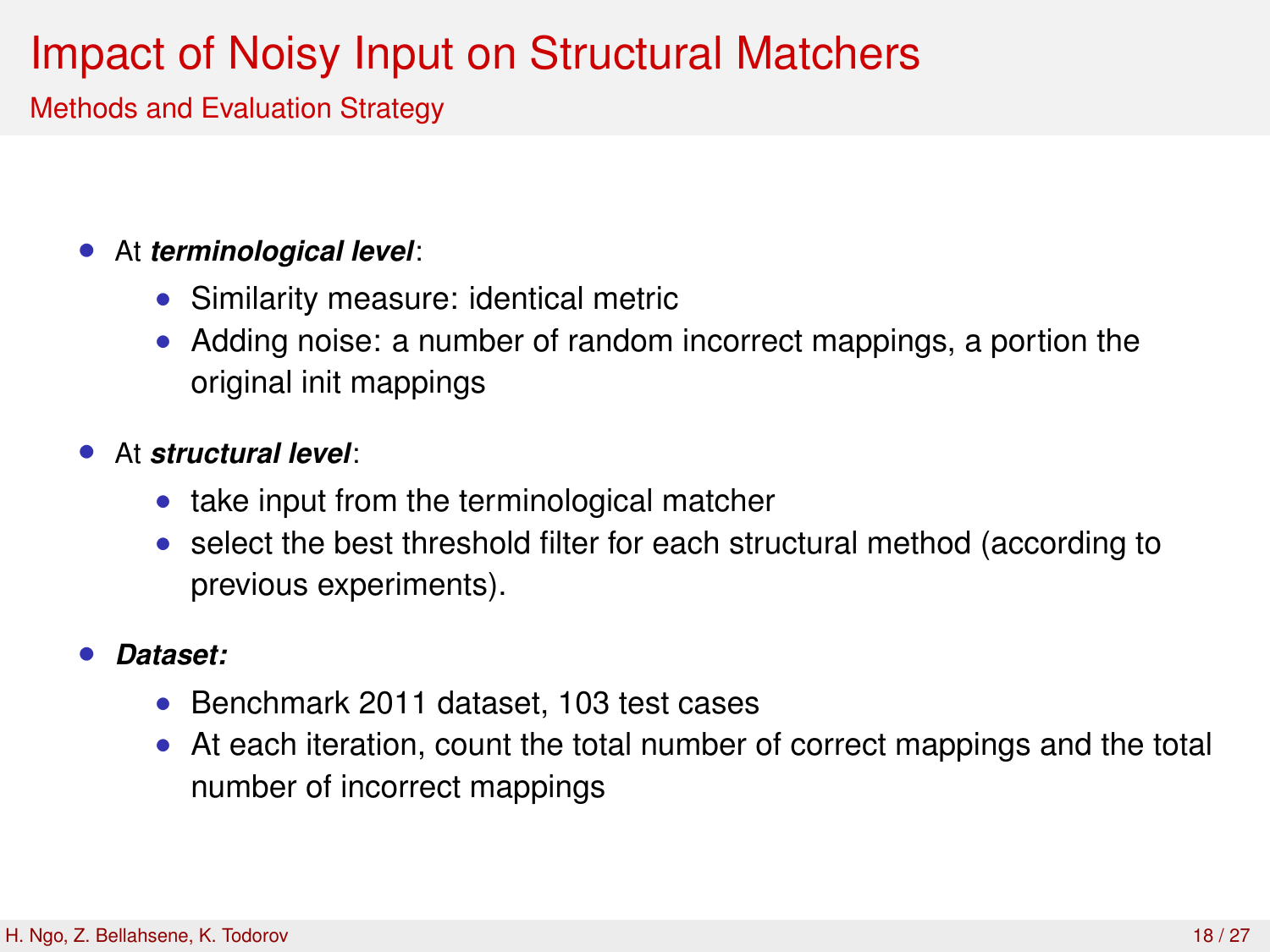## Impact of Noisy Input on Structural Matchers **Results**



Figure : Impact of input noise on structural matchers.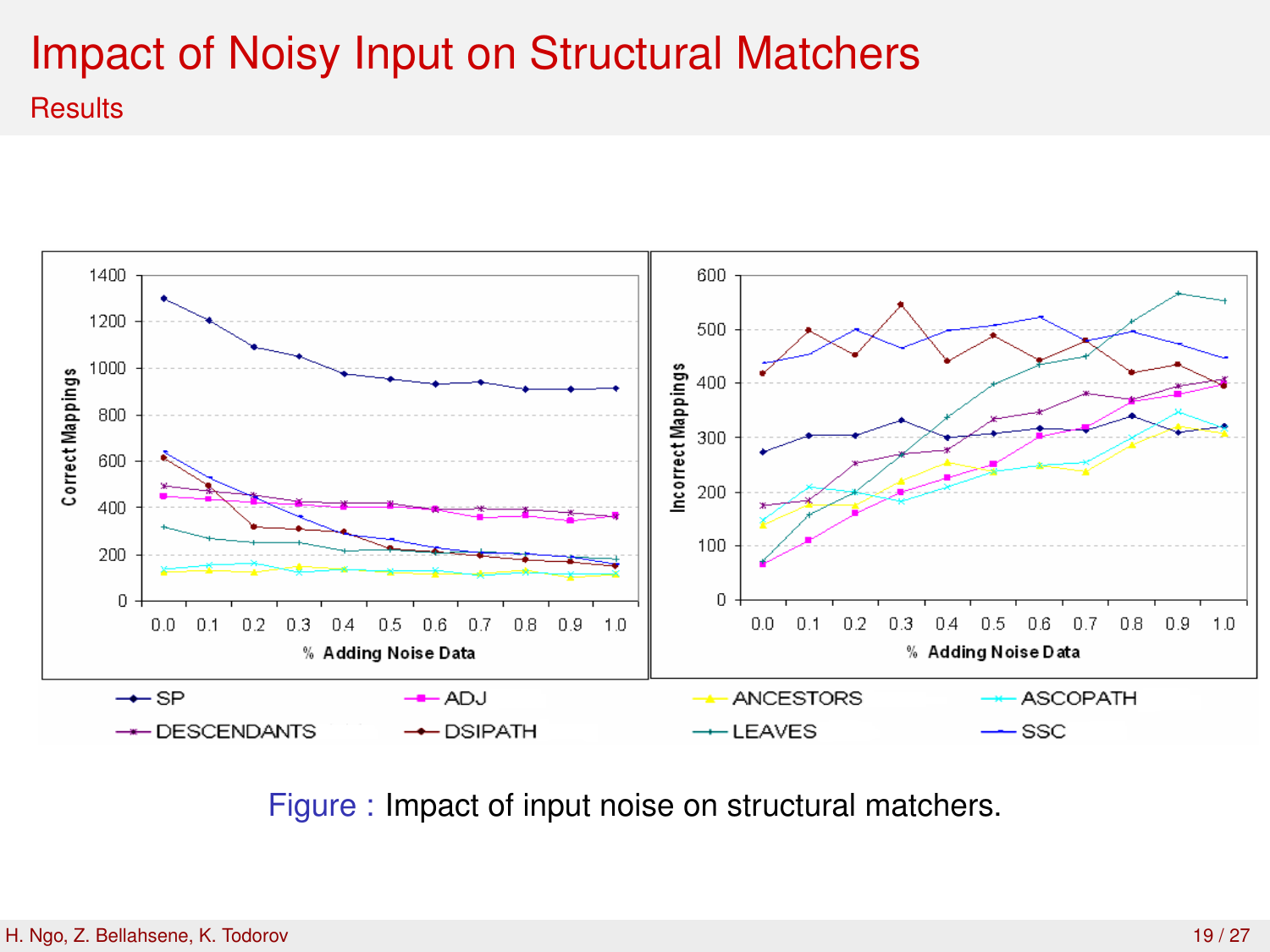1 [Ontology Matching and Matching Evaluation](#page-2-0)

- **2** [Terminological Matchers and Mapping Selection](#page-7-0)
- <sup>3</sup> [Structural Matchers and Mapping Selection](#page-11-0)
- **4** [Impact of Noisy Input on Structural Matchers](#page-15-0)

### <span id="page-19-0"></span>**6** [Interaction of Terminological with Structural and Semantic Matchers](#page-19-0)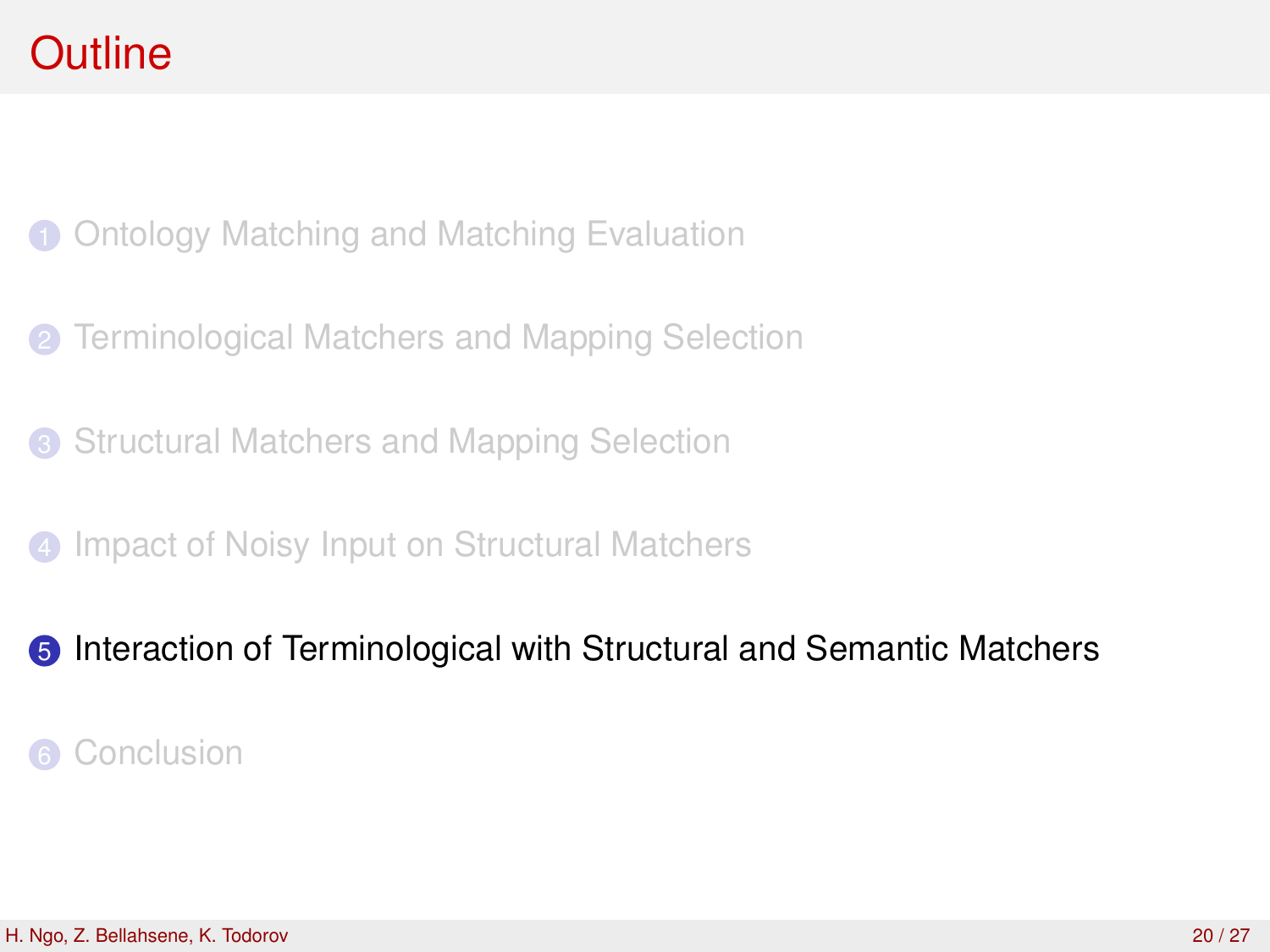## Terminological vs. Structural and Semantic Matchers

Methods and Evaluation Strategy

### *Goal:*

- Study the performance of terminological methods when used alone and when used as an input for structural and semantic methods.
- Identify the terminological matchers which provide best performance of the structural and the semantic methods for a given mapping selection threshold

### *Dataset:*

• Conference from OAEI

Interaction scheme: Terminological Matcher -> Structural Matcher Terminological Matcher -> Semantic Matcher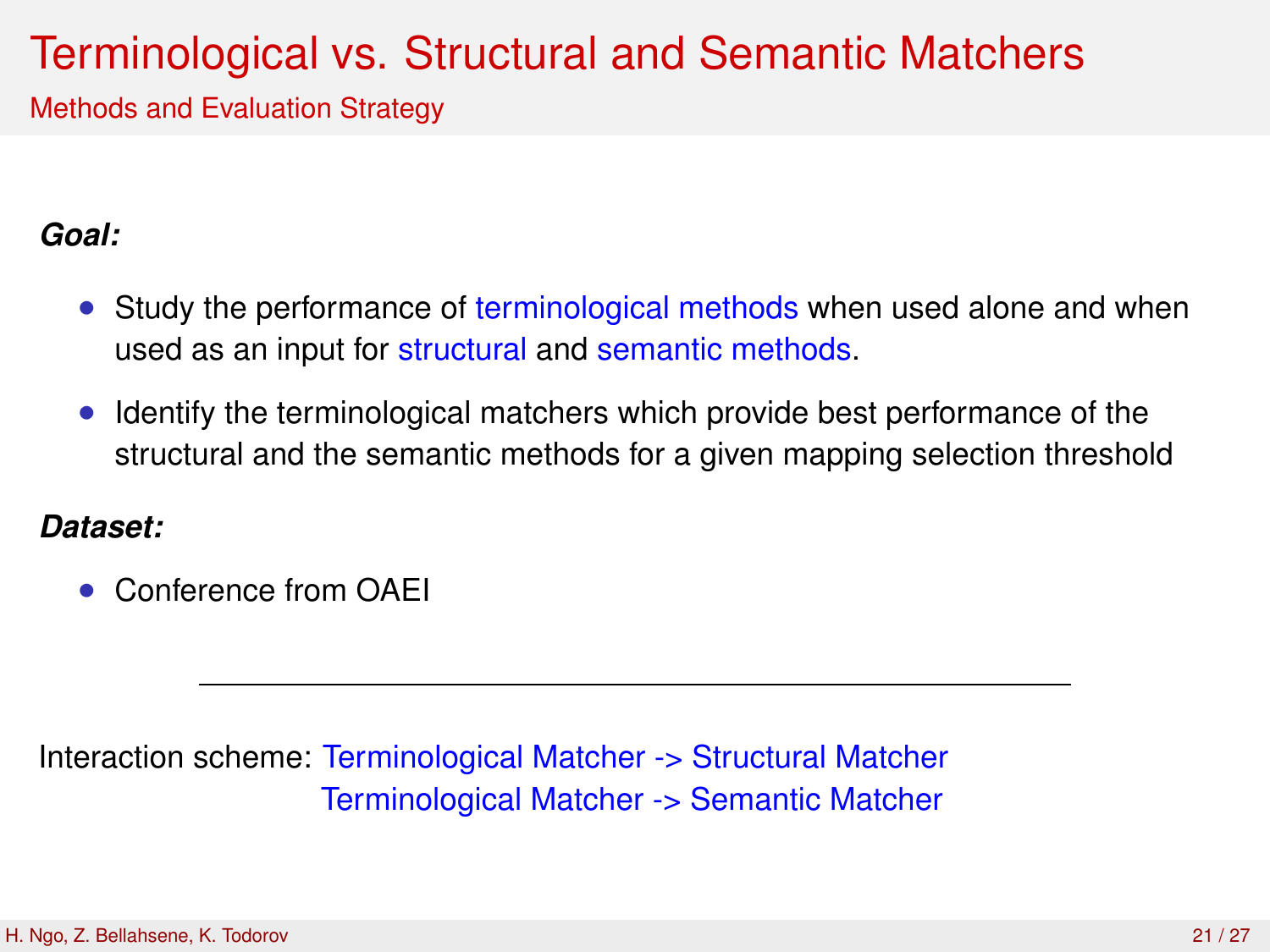## Terminological vs. Structural and Semantic Matchers

Methods and Evaluation Strategy

- At *terminological level* three different methods to produce initial mappings:
	- QGrams (representing token-based methods); ISUB (for edit-based methods); IR (for global methods).
- At *structural level* the SP method
	- Best performing among the structural matchers (previous exp.)
- At *semantic level* the global diagnosis optimization method
	- refines input terminological mappings in order to remove inconsistent ones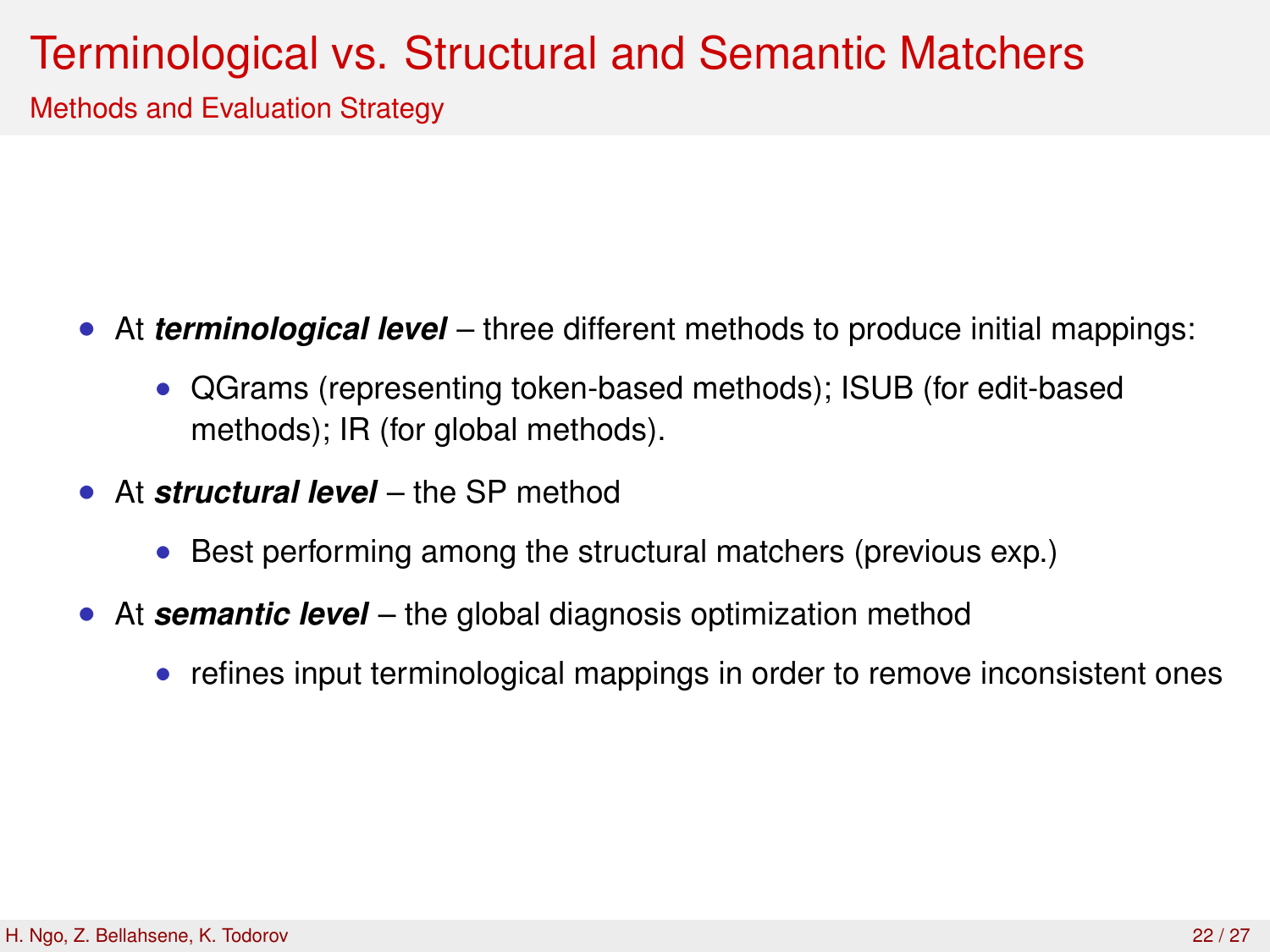### Terminological vs. Structural and Semantic Matchers Results I



Figure : Interaction of terminological methods with a structural matcher (SP) w.r.t. different values of the mapping selection filters.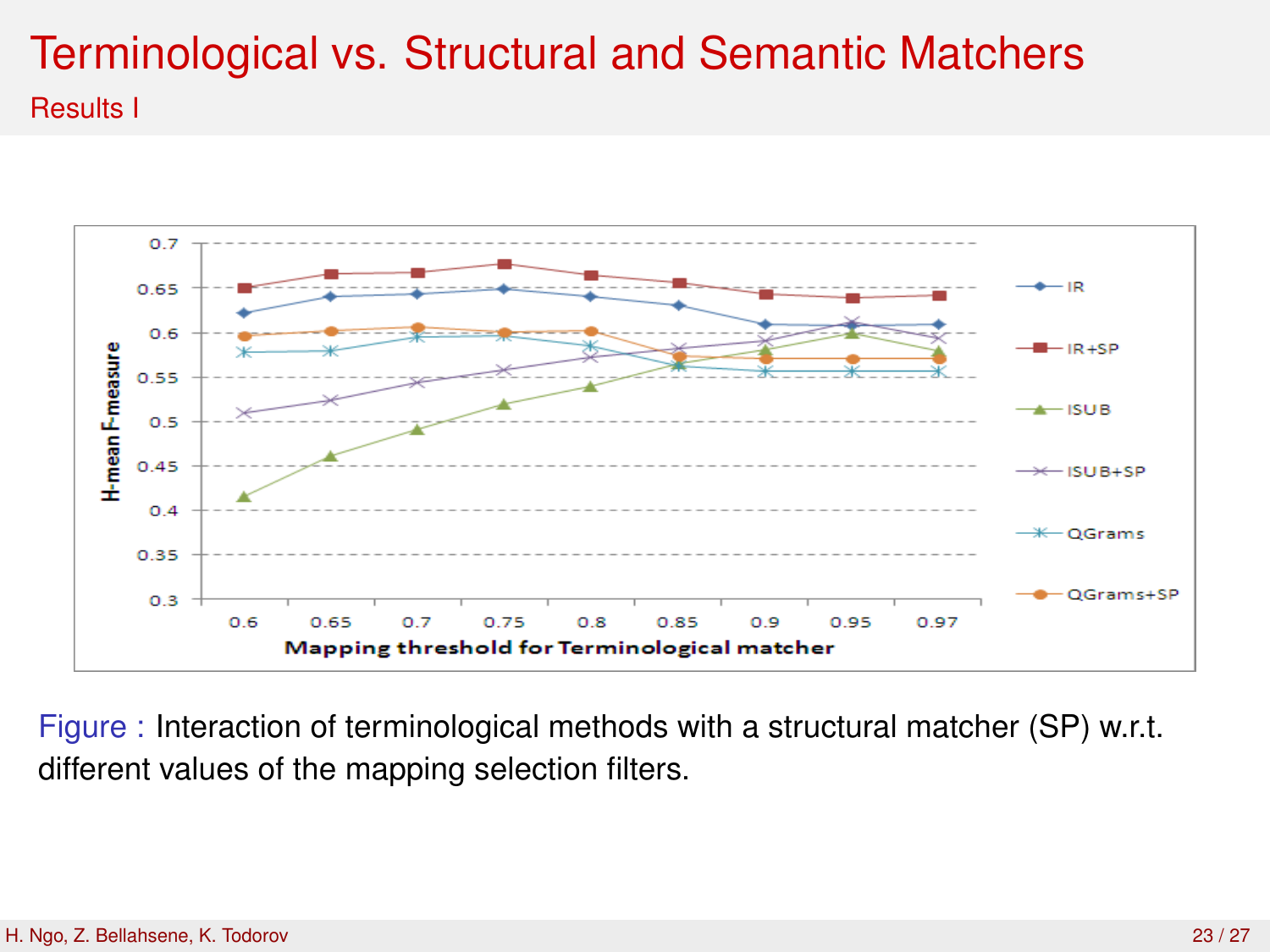### Terminological vs. Structural and Semantic Matchers Results II



Figure : Interaction of terminological methods with a semantic matcher (SM) w.r.t. different values of the mapping selection filters.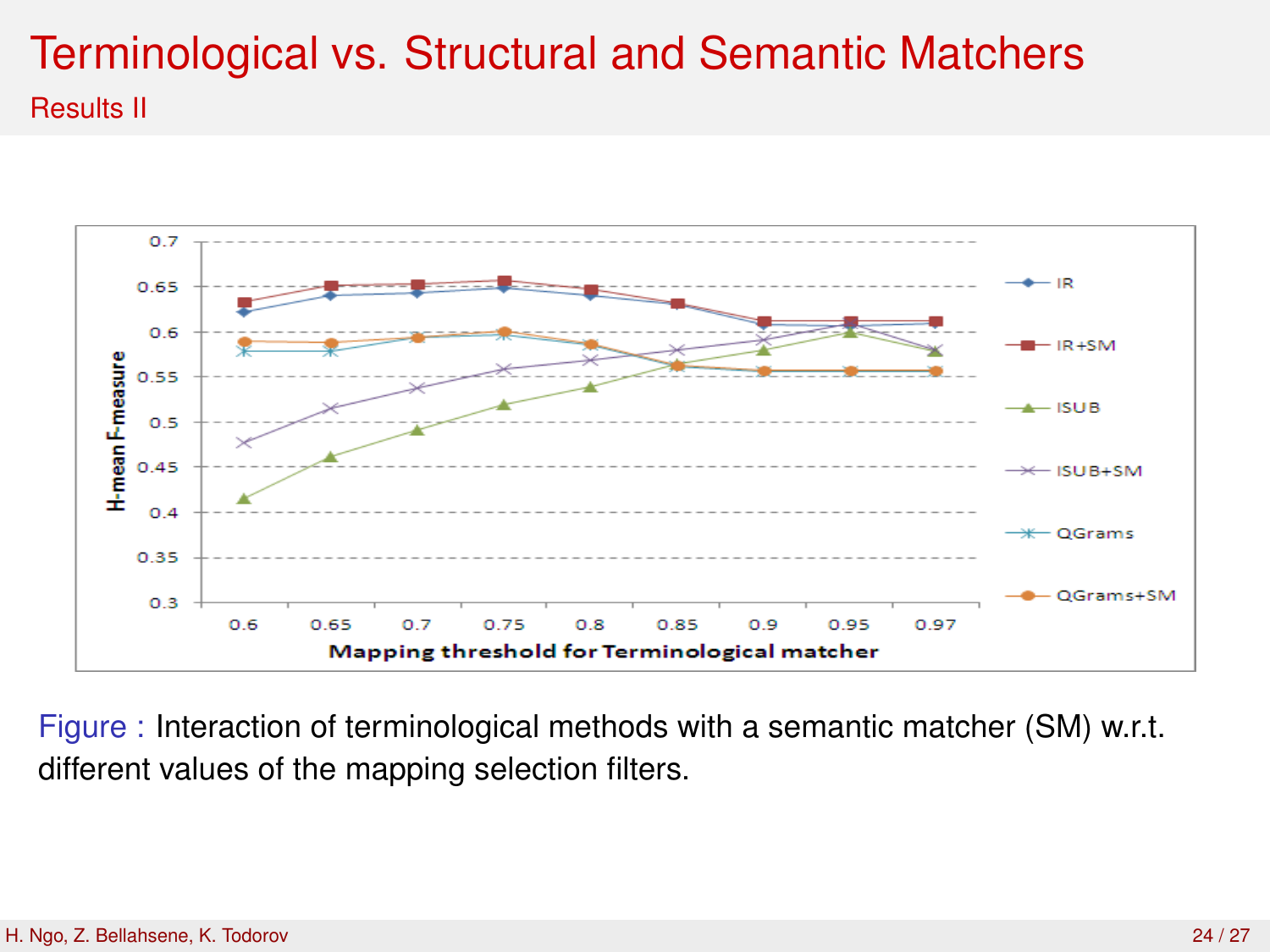[Ontology Matching and Matching Evaluation](#page-2-0)

- [Terminological Matchers and Mapping Selection](#page-7-0)
- <sup>3</sup> [Structural Matchers and Mapping Selection](#page-11-0)
- [Impact of Noisy Input on Structural Matchers](#page-15-0)
- <span id="page-24-0"></span>[Interaction of Terminological with Structural and Semantic Matchers](#page-19-0)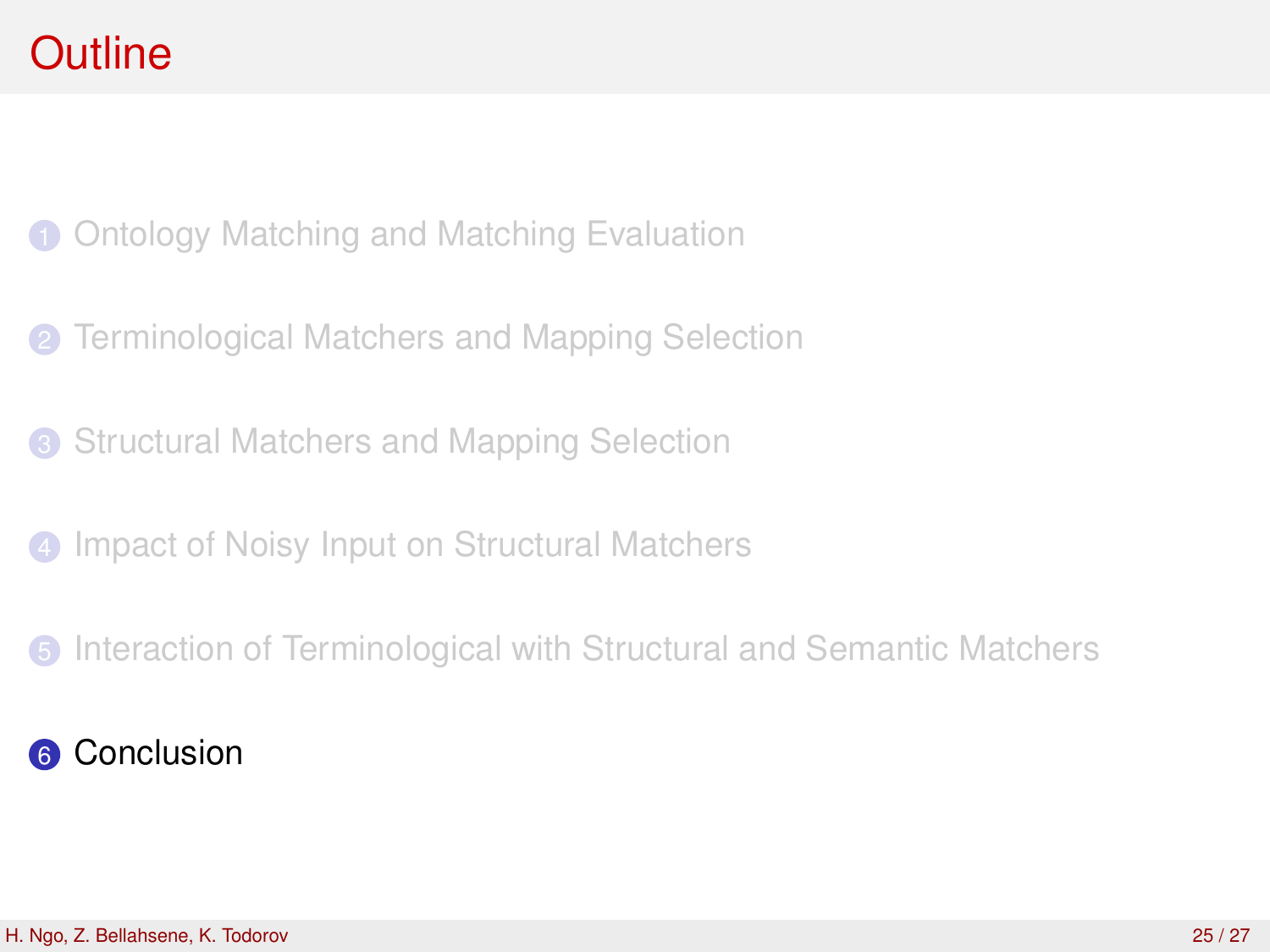## Conclusion

- An OM system: combines several matching components
- These components interact with one another
- Understanding these interactions =>

matcher selection and combination, parametrizing the OM tool